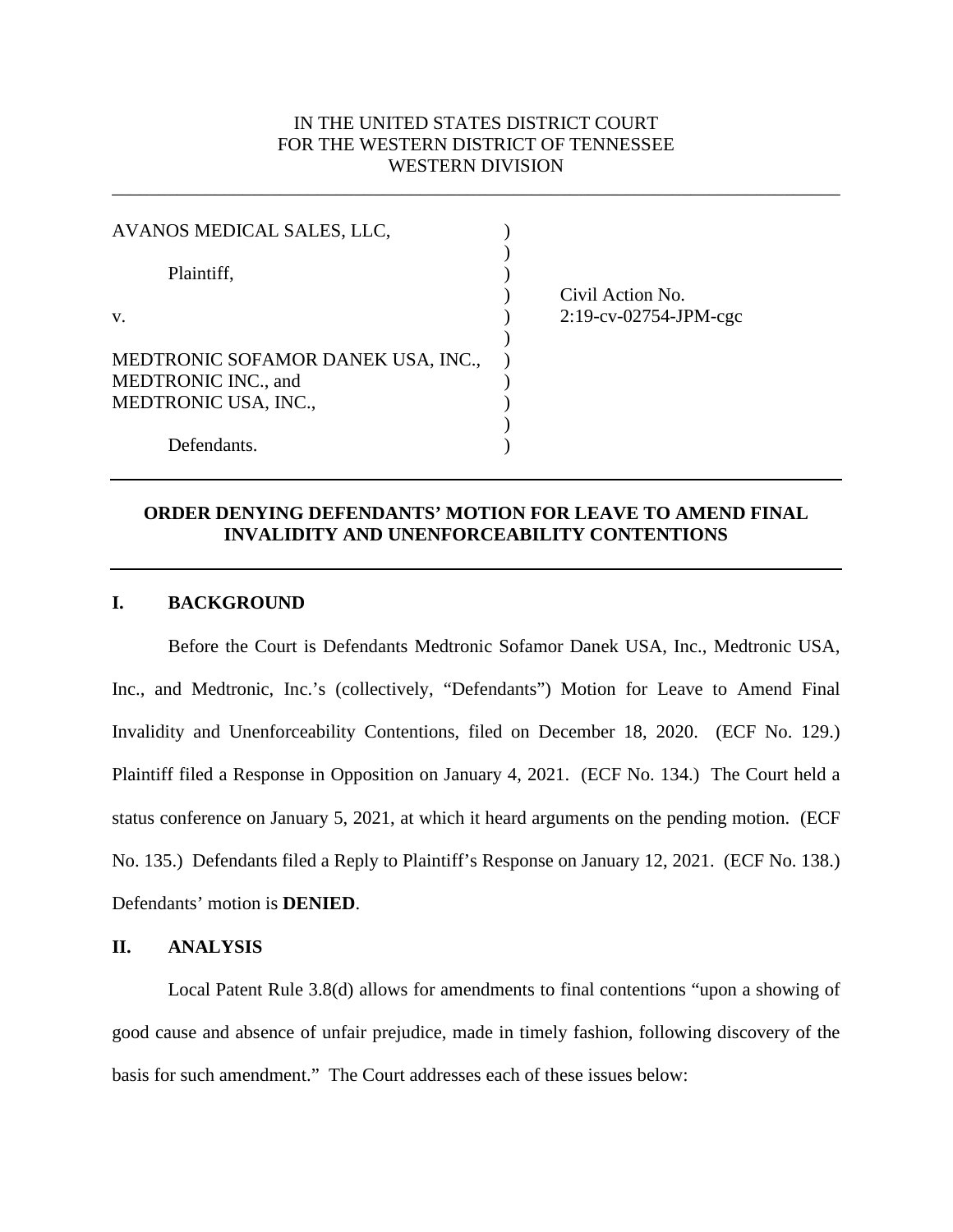#### **A) Good Cause Does Not Exist for the Amendments**

"Apart from amendments designed to take account of the district court's claim constructions, amendments are permitted only for 'good cause' even though the period allowed for discovery typically will not have expired." O2 Micro Intern. Ltd. v. Monolithic Power Sys., Inc., 467 F.3d 1355, 1360 (Fed. Cir. 2016). This requires "a showing that the party seeking leave to amend acted with diligence in promptly moving to amend when new evidence is revealed in discovery." Id. at 1363; see also Shire LLC v. Amneal Pharmaceuticals, LLC, 802 F.3d 1301, 1309 (Fed. Cir. 2015) (Finding that the district court did not abuse its discretion in denying defendants' motion to amend as untimely and lacking good cause where defendants delayed seeking permission to supplemental invalidity contentions for one year after production of documents that should have led them to raise an on-sale bar argument.)

Defendants argue that good cause exists "because Boston Scientific, a third party, produced materials relevant to Medtronic's contentions after Medtronic's contentions were due (and prior to Avanos's deadline to respond to those contentions)" and "because those materials were not previously available to Medtronic" and "because the materials add further detail and support to Medtronic's previously disclosed invalidity positions." (ECF No. 129-1 at PageID 1594.) Defendants further add that they "pursued this third-party discovery diligently, and filed the instant motion promptly after obtaining it." (Id.) The Court agrees that the circumstances brought about by the COVID-19 pandemic are justifiable reasons for Boston Scientific's delay in accessing documents, and that Defendants acted diligently *after* serving the subpoena on Boston Scientific. However, as Plaintiff correctly asserts, Defendants "waited six months to request any information about the [Boston Scientific Chilli] system from Boston Scientific" despite being aware of the system and identifying the "Boston Scientific Chilli" under "items offered for sale or publicly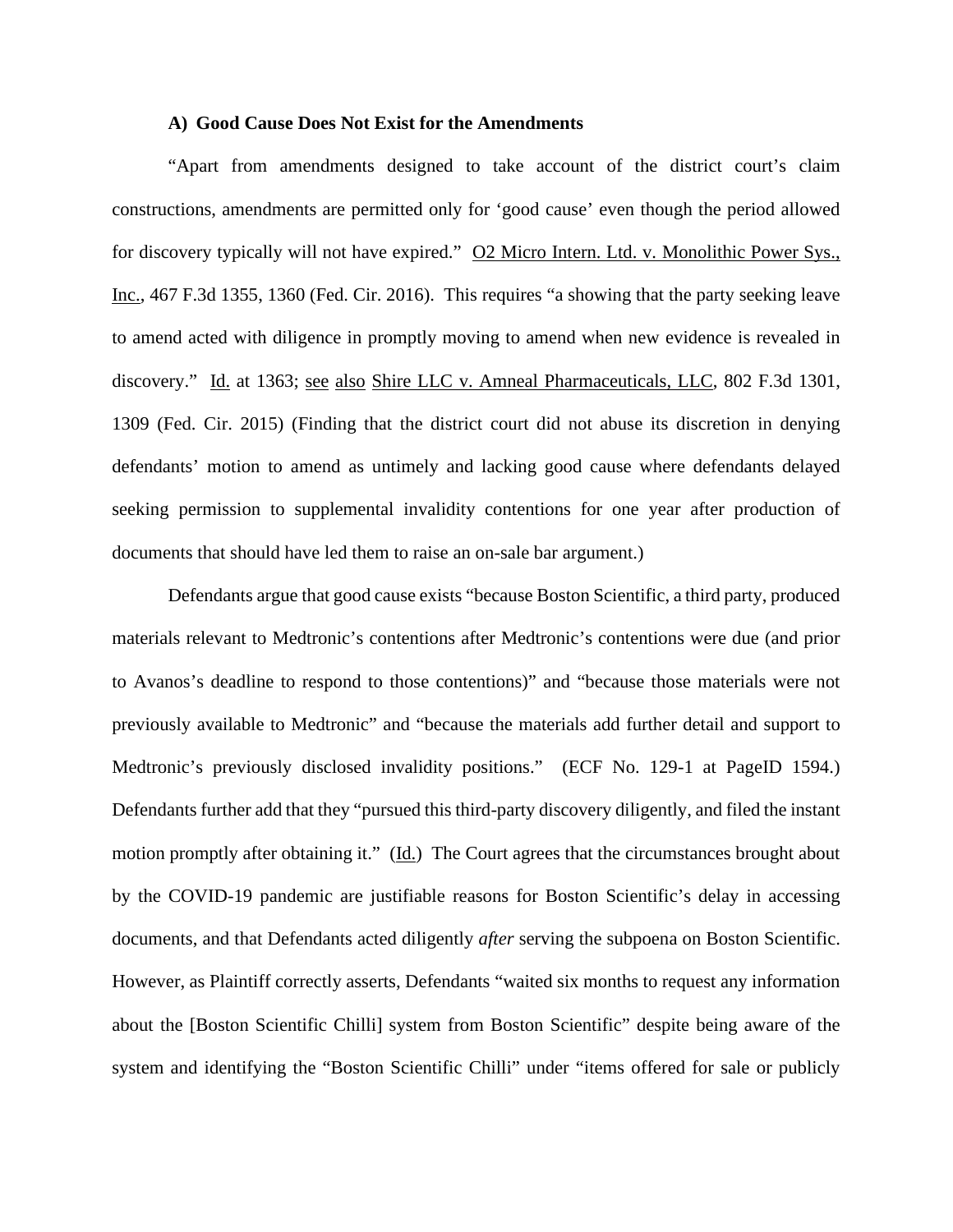known under Section 102(a) or Section 102(b) on *March* 30, 2020. (ECF No. 134-1 at PageID 2035.) "The burden is on the movant to establish diligence rather than on the opposing party to establish a lack of diligence." O2 Micro, 567 F.3d at 1366; see also Genetech v. Amgen, Inc., 289 F.3d 761, 744 (Fed. Cir. 2002) ("Genetech does not assert any satisfactory reasons as to why it should be allowed to amend its claim chart."). While not dispositive, Defendants decision not to serve Boston Scientific with a subpoena for six months after they identified the Chilli system as potential 102(b) prior art suggests a lack of diligence. See O2 Micro, 467 F.3d at 1367 (Finding that party was not diligent when it "waited almost three months" after learning of allegedly new operational information in a deposition to "serve its proposed amended contentions and two more weeks to formally move to amend.").

Furthermore, the significance of these citations is not entirely clear to the Court. On one hand, Defendants assert that these amended contentions add "unique and important proof in support of Medtronic's argument that [Bostin Scientific's] prior art Chilli probe invalidates Avanos's patent." (ECF No. 138 at PageID 2228.) On the other hand, at the hearing, Defendants initially downplayed the significance of the material they seek to rely on from Boston Scientific, noting that the amendments are "simply additional citations" that "add[] some detail that was within Boston Scientific's files." (Hearing Tr. at 34:24–35:16.) Plaintiff similarly appeared to agree that it did not believe "there is anything that's earth shattering in the additional things [Defendants] want to send." (Hearing Tr. at 41:8–13.) Later in the hearing however, Defendants suggested that the Boston Scientific documents were more than mere citations, arguing that "these documents matter to us a great deal." (Hearing Tr. at 46:15–18.) Defendants further added that the citations point to "engineering drawings that show microscopically what happens inside of the tip" and "how that tip of the Cooled RF ablation probe is actually designed", which purport to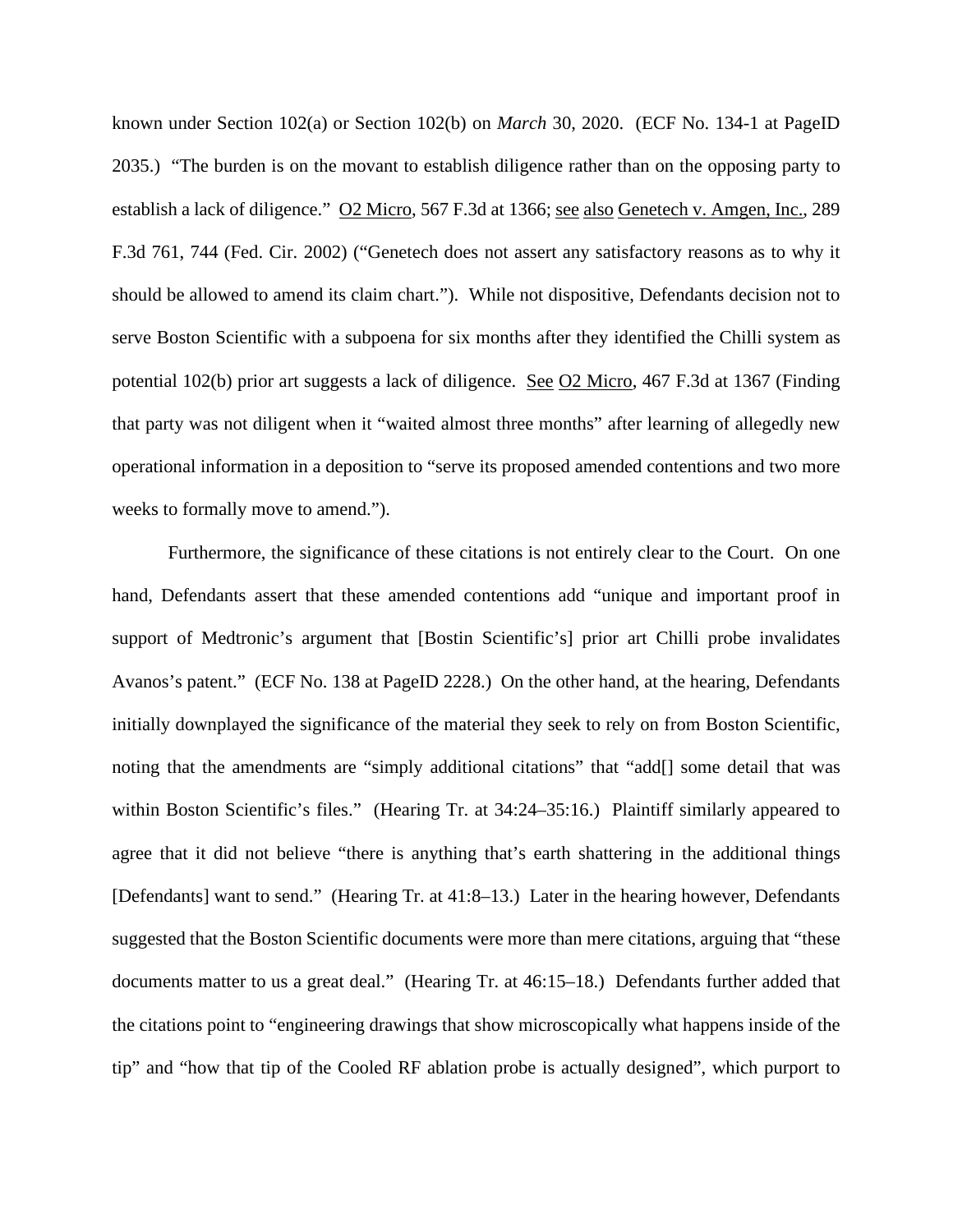provide further proof of invalidity of Plaintiff's patent by showing an example of a cooled RF ablation product that existed on the market and had all of the claimed features of the patent at issue. (Hearing Tr. at 47:1–48:23.) Thus, it is not clear to the Court whether these are simply "additional citations" or significant new evidence of invalidity of Plaintiff's patent.

Because Defendants have not put forth sufficient reasons to show diligence in seeking to amend, and because the importance of the new documents are not clear to the Court, the Court finds that good cause does not exist for Defendants' amendments to their invalidity contentions. Furthermore, even if Defendants had met the good cause standard, their failure to service notice of the subpoena before engaging in discovery with Boston Scientific is fatal to their motion.

#### **B) Defendants' Failure to Serve Notice of the Subpoena is Prejudicial to Avanos**

Next, the Court addresses whether allowing leave to amend would be prejudicial to Plaintiff. At the January 5<sup>th</sup> hearing, Plaintiff argued that while the amendments themselves are not "particularly problematic", they should nonetheless not be allowed because of the failure to timely serve a notice of subpoena in accordance with Federal Rule of Civil Procedure 45. (Hearing Tr. at 28:19–29:12.) Plaintiff opposes leave to amend because Defendants did not provide notice regarding the subpoena to Boston Scientific until December 2, 2020—over two months after it served the subpoena to Boston Scientific on September 29, 2020. (ECF Nos. 134 at PageID 1999.)

Federal Rule of Civil Procedure  $45(a)(4)$  requires a party to provide notice of a subpoena before service:

*Notice to Other Parties Before Service*. If the subpoena commands the production of documents, electronically stored information, or tangible things or the inspection of premises before trial, then before it is served on the person to whom it is directed, a notice and a copy of the subpoena must be served on each party.

Fed. R. Civ. P. 45(a)(4).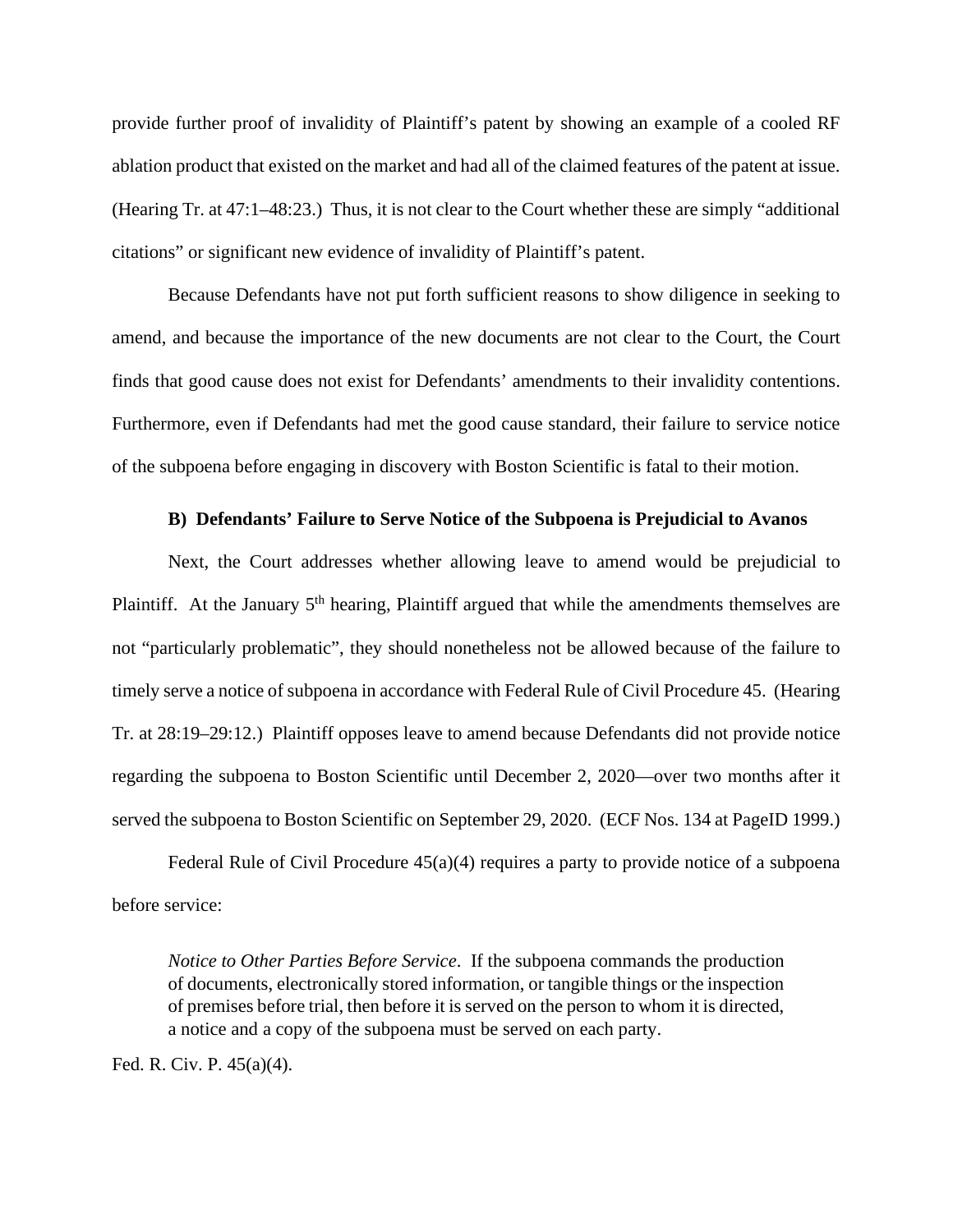While Defendants served the subpoena to Boston Scientific on September 29, 2020 (ECF No. 134-3), they did not officially notify Plaintiff until December 2, 2020. (See ECF No. 134-4 ("It has recently come to our attention that Defendants inadvertently did not provide notice to Plaintiff of the subpoenas served on Boston Scientific Corporation.").) At the hearing, Defendants admitted their mistake and apologized for not complying with the rules. (Hearing Tr. at 31:1–5 ("[W]e absolutely made a mistake in not serving the subpoena on Avanos in the first instance. And we have been contrite. We've been up front. We've been very transparent about that ever since we recognized that error.").) Defendants also emphasize that Plaintiff should have been on notice based on their final invalidity contentions, which mention the subpoena and reservation of rights to amend. (ECF No. 133 at PageID 1926.)

Plaintiff argues that had it been notified at the time of filing, it could have "conduct[ed] its own inquiry" along with "any additional discovery and third-party discovery within the time allotted by the Court's schedule." (ECF No. 134 at PageID 2000.) At the hearing, Plaintiff emphasized that "what came out of the [subpoena] process was a cherry-picked set of documents that Medtronic wanted for its own purposes. And all of those discussions, all of those conversations, all of those communications happened without CC'ing [Avanos] on any of them." (Hearing Tr. at 43:11–15.)

Indeed, even if Plaintiff was on notice as early as November 4, 2020 of Defendants' subpoena, it had already been left out of conversations and discussions regarding the scope of the subpoena. While Defendants argue that the "technical violation should be disregarded" and that "Avanos [has] never articulate[d] what it would have asked for, what relevant evidence it thinks BSC might be withholding, or exactly what unproduced material it would hope to find", the Court disagree and finds this to be more than a "technical violation". As articulated by Plaintiff, the "so